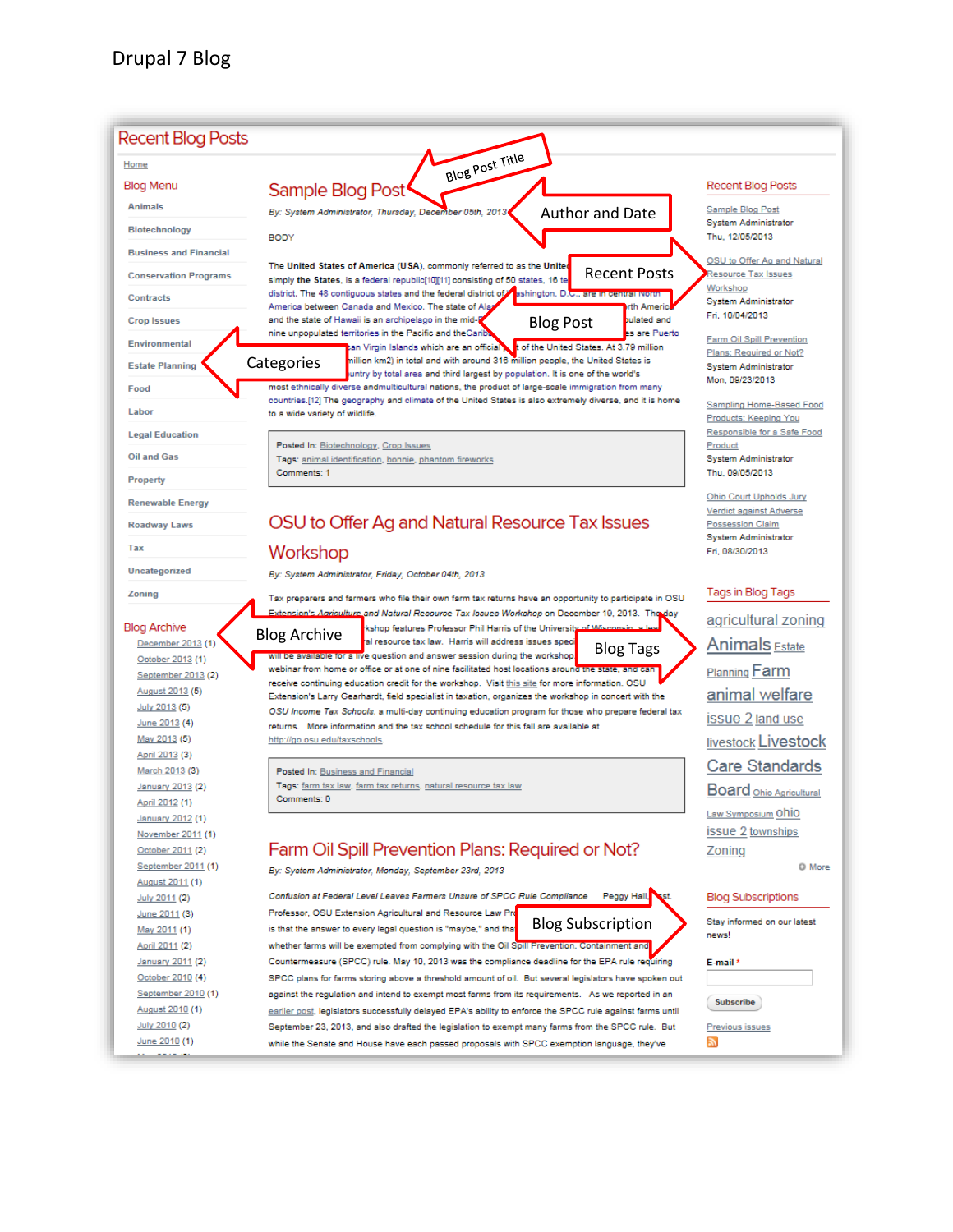# **Blog**

From Wikipedia

A blog (a truncation of the expression web log) is a discussion or informational site published on the World Wide Web and consisting of discrete entries ("posts") typically displayed in reverse chronological order (the most recent post appears first). Until 2009 blogs were usually the work of a single individual, occasionally of a small group, and often covered a single subject. More recently "multi-author blogs" (MABs) have developed, with posts written by large numbers of authors and professionally edited.

| Home » Blog                   |                                                                                                                                                                                                            |                                                        |
|-------------------------------|------------------------------------------------------------------------------------------------------------------------------------------------------------------------------------------------------------|--------------------------------------------------------|
| <b>Blog Menu</b>              | Thursday, December 05th, 2013<br>Date                                                                                                                                                                      | <b>Recent Blog Posts</b>                               |
| <b>Animals</b>                | <b>System Administrator</b>                                                                                                                                                                                | Sample Blog Post                                       |
|                               | <b>BODY</b>                                                                                                                                                                                                | <b>System Administrator</b>                            |
| Biotechnology                 | $A_{\mathcal{U}t\mathcal{h}_{O_{\mathcal{T}}}}$                                                                                                                                                            | Thu, 12/05/2013                                        |
| <b>Business and Financial</b> | <b>The United States of America</b><br>monly referred to as the United States (US). America, or<br>simply the States, is a federal republic<br>[11] consisting of 50 states, 16 territories, and a federal | OSU to Offer Ag and Natural                            |
| <b>Conservation Programs</b>  | district. The 48 contiguous states and the federal district of Washington, D.C., are in central North                                                                                                      | Resource Tax Issues                                    |
| <b>Contracts</b>              | America between Canada and Mexico. The state of Naska is the northwestern part of North America<br>and the state of Hawaii is an archipelago in the<br>as five populated and                               | Workshop<br><b>System Administrator</b>                |
| <b>Crop Issues</b>            | nine unpopulated territories in the Pacific are<br>se territories are Puerto<br>Body Text                                                                                                                  | Fri, 10/04/2013                                        |
| <b>Environmental</b>          | Rico and the American Virgin Islands which<br>ates. At 3.79 million<br>square miles (9.83 million km2) in total and with<br>nd 316 million people, the United States is                                    | <b>Farm Oil Spill Prevention</b>                       |
| <b>Estate Planning</b>        | the fourth-largest country by total area and third largest by population. It is one of the world's                                                                                                         | Plans: Required or Not?<br><b>System Administrator</b> |
|                               | most ethnically diverse andmulticultural nations, the product of large-scale immigration from many<br>countries.[12] The geography and climate of the United States also extremely diverse, and it is home | Mon, 09/23/2013                                        |
| Food                          | to a wide variety of wildlife.                                                                                                                                                                             | <b>Sampling Home-Based Food</b>                        |
| Labor                         | animal identification, bonnie hantom fireworks<br>Tags                                                                                                                                                     | Products: Keeping You                                  |
| <b>Legal Education</b>        | Posted In:<br>Biotechnology, Crop                                                                                                                                                                          | Responsible for a Safe Food<br>Product                 |
| <b>Oil and Gas</b>            | Categories                                                                                                                                                                                                 | <b>System Administrator</b>                            |
| <b>Property</b>               | Thu, 12/05/2013 - 12:42 -- Sys-<br>m Administrator                                                                                                                                                         | Thu, 09/05/2013                                        |
| <b>Renewable Energy</b>       | <b>Blog Subscriptions</b>                                                                                                                                                                                  | Ohio Court Upholds Jury                                |
|                               | add new comment<br><b>Add Comment</b>                                                                                                                                                                      | Verdict against Adverse<br><b>Possession Claim</b>     |
| <b>Roadway Laws</b>           |                                                                                                                                                                                                            | <b>System Administrator</b>                            |
| Tax                           | Comments                                                                                                                                                                                                   | Fri. 08/30/2013                                        |
| <b>Uncategorized</b>          |                                                                                                                                                                                                            |                                                        |
| Zoning                        | Comments                                                                                                                                                                                                   | Tags in Blog Tags                                      |
|                               | This is so awesome                                                                                                                                                                                         | agricultural zoning                                    |
| <b>Sample Blog Post</b>       | Submitted by ERic (not verified) on Thu, 12/6<br>/2013 - 12:50<br>owens.778@osu.edu                                                                                                                        | Animals <b>Estate</b>                                  |
|                               | This is a comment on this splendid blog post.                                                                                                                                                              |                                                        |
|                               | reply                                                                                                                                                                                                      | Planning Farm                                          |
|                               |                                                                                                                                                                                                            | animal welfare                                         |
|                               |                                                                                                                                                                                                            | issue 2 land use                                       |
|                               | Add new comment<br><b>Add Comment</b>                                                                                                                                                                      | <b>Iivestock Livestock</b>                             |
|                               | <b>Your name</b>                                                                                                                                                                                           | <b>Care Standards</b>                                  |
|                               |                                                                                                                                                                                                            |                                                        |
|                               | <b>Subject</b>                                                                                                                                                                                             | Board Ohio Agricultural                                |
|                               |                                                                                                                                                                                                            | Law Symposium Ohio                                     |
|                               | <b>Email Address *</b>                                                                                                                                                                                     | issue 2 townships                                      |
|                               |                                                                                                                                                                                                            | Zoning                                                 |
|                               | Comment*                                                                                                                                                                                                   | <b>O</b> More                                          |
|                               |                                                                                                                                                                                                            | <b>Blog Subscriptions</b>                              |
|                               |                                                                                                                                                                                                            | Stay informed on our latest                            |
|                               |                                                                                                                                                                                                            | news!                                                  |
|                               |                                                                                                                                                                                                            | E-mail*                                                |
|                               | CAPTCHA<br>This question is for testing whether you are a human visitor and to prevent automated spam submissions.                                                                                         |                                                        |
|                               | Math question '                                                                                                                                                                                            | <b>Subscribe</b>                                       |
|                               | $6 + 0 =$                                                                                                                                                                                                  |                                                        |
|                               |                                                                                                                                                                                                            | <b>Previous issues</b>                                 |
|                               | Solve this simple math problem and enter the result. E.g. for 1+3, enter 4.                                                                                                                                | la.                                                    |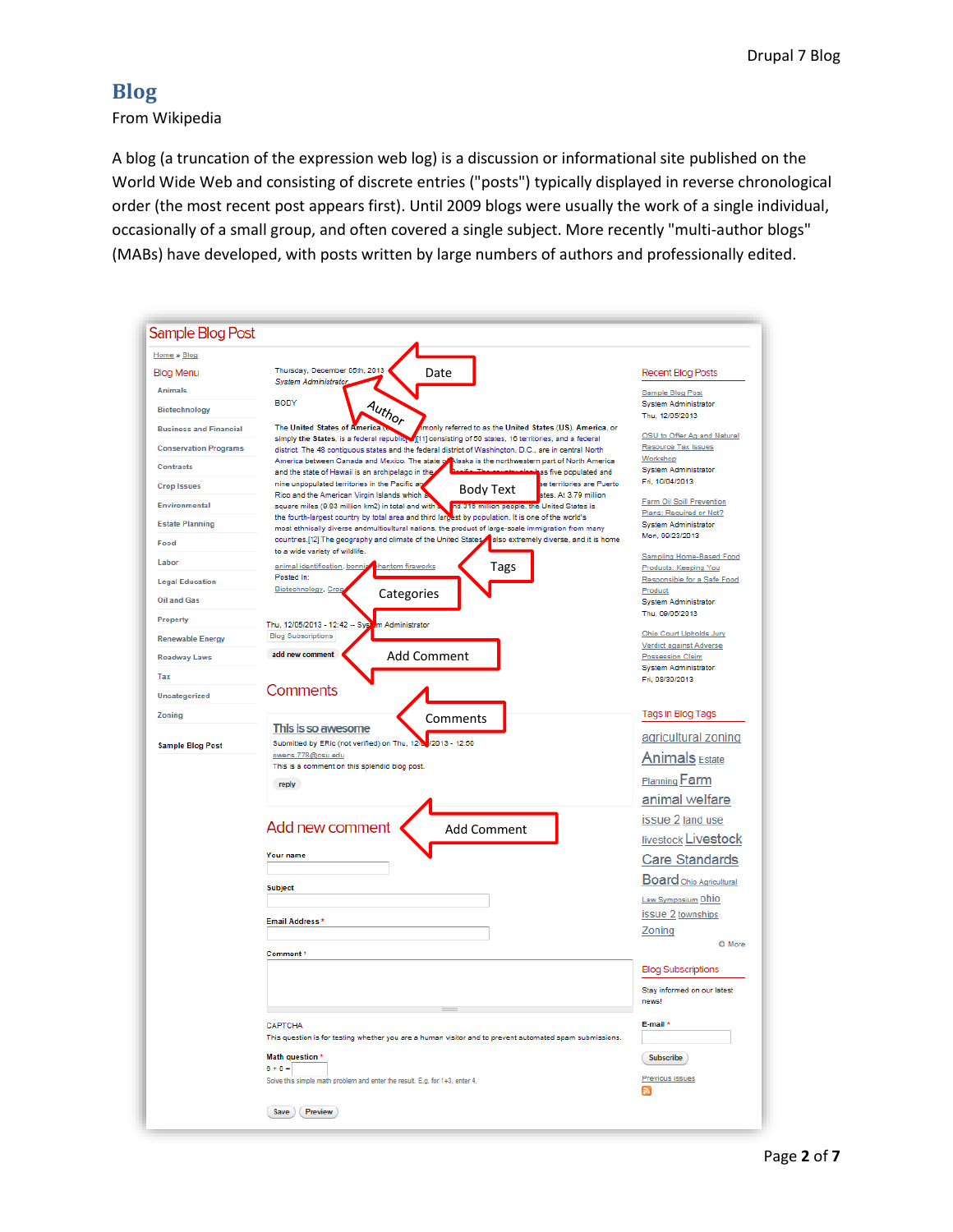

## **Adding a Blog Post**

To add a Blog post, login to your website, go to Add Content, select Blog Post and fill in the form.

**Title** - After you click on the add **Blog Post** button the "fill in the blank" form will appear. Fill in the Title as it will appear on the finished blog post.

**Blog Header Image** – If you want, you can add an image to your blog header. The image will appear on the blog list at the top of the posting and on the individual blog posting. The image needs to be no larger than 1MB, a png, jpeg or gif and between 640 X 480 and 1000 X 1000 pixels. If you use a header image the Alternate Text will be used by screen readers, search engines, or when the image cannot be loaded. The Title is used as a tool tip when the user hovers the mouse over the image and as a caption on the blog list page.

**Header Image Position** – Select if you want the image on the left or right in the full blog post. Clear will move the image to the top.

**Summary** – Is not used on blog posts.

**Body Text** - The next section is where you will place the **Body Text** including images, hyperlinks, You Tube videos, text and tables. Please see the CKEditor documentation for more information.

**Text Format** - The **Text Format** drop down allows you to change to Full HTML, Filtered HTML, or Plain Text. *You should not need to adjust these settings.*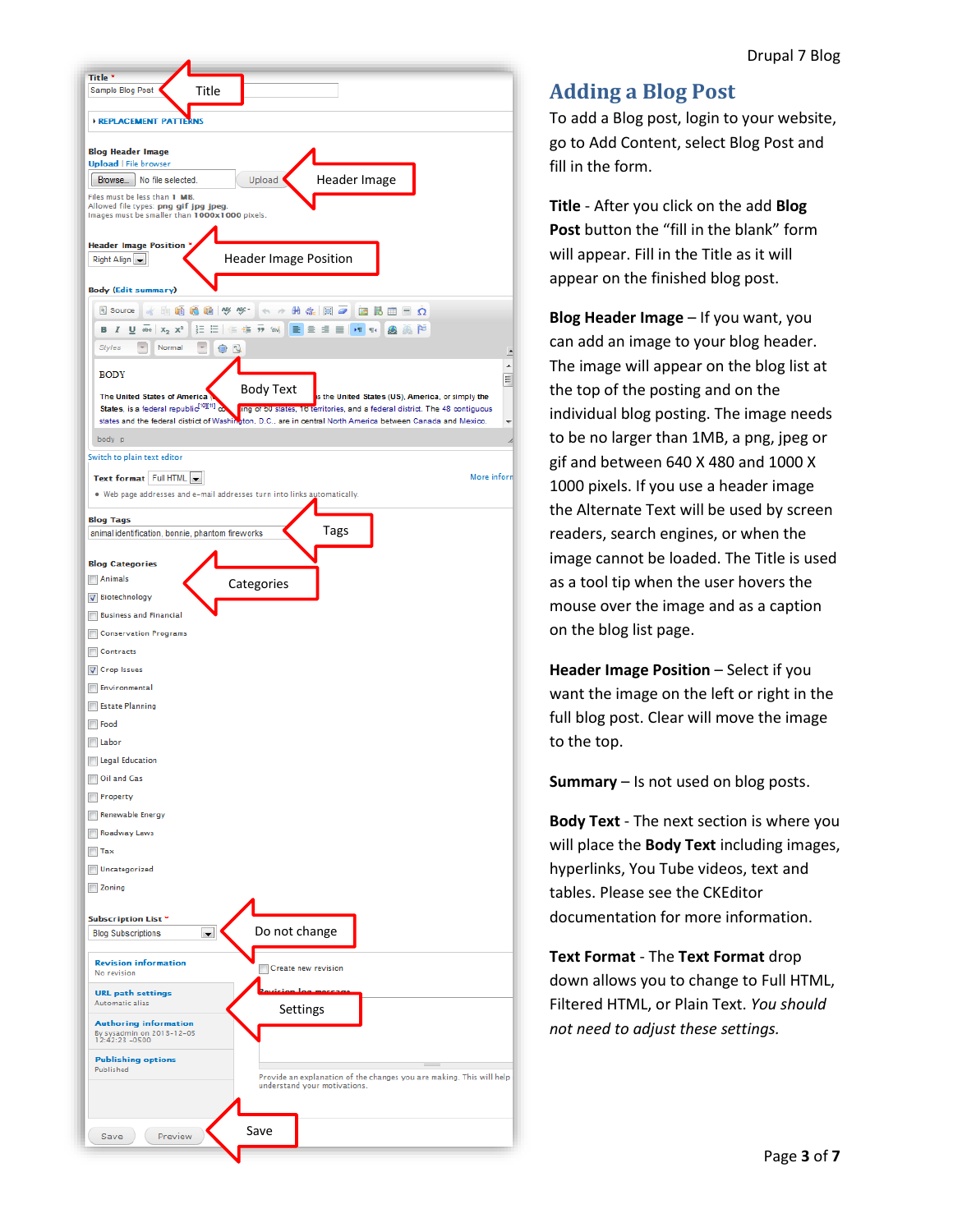**Blog Tags** *–* Type the tags, divided by commas, for this blog post. Tags are similar to categories, but they are generally used to describe your post in more detail.

**Blog Categories** – Select the categories the blog is associated with, categories allowed for a broad grouping of post topics.

**Subscription List** – Do not change.

**Revision information** - Provide an explanation of the changes you are making. This will help other authors understand your motivations.

**URL path settings** - The "Generate automatic URL alias" is checked by default and you should not have to change the alias unless you get a node number. If you do have to specify an alternative URL by which this content can be accessed. For example, type "about" when writing an about page. Use a relative path and don't add a trailing slash or the URL alias won't work.

**Authoring information** – The login name of the person doing the edit and an optional space for date and time.

**Publishing options** – Publish or Unpublished by checking or unchecking the Published box. *The default is Published. When you publish the post it will send to the Subscription List if you are using a list.*

**Save** - Remember to Save your Blog Posting. If you navigate away and do not save it first, *your work could be lost*.



# **Moderate Comments**

There are two ways to moderate comments, one is under Content…Comments the other is by gong to the blog post.

You can moderate comments by logging into the site, select **Content** from the top menu, select **Comments**, select **Unapproved comments**, select the comment you want to moderate (by checking the box to the left of the comment) and use the Update Options, Update to Publish or Delete the comments. Or select edit and moderate from there. To publish go to Administration.

The second way to moderate a comment is to login to your site, **navigate to the blog post** and scroll down to the Comments section. From here you can Delete, Edit, Reply or Approve the comment.

| Submitted by MiteMite (not verified) on Thu, 12/12/2013 - 12:50<br>theterriblemitemite@gmail.com | <b>Blogs</b>   |                  |
|--------------------------------------------------------------------------------------------------|----------------|------------------|
|                                                                                                  | Unpublished    |                  |
|                                                                                                  |                |                  |
|                                                                                                  |                |                  |
|                                                                                                  | Blogs are fun. |                  |
|                                                                                                  | delete<br>edit | reply<br>approve |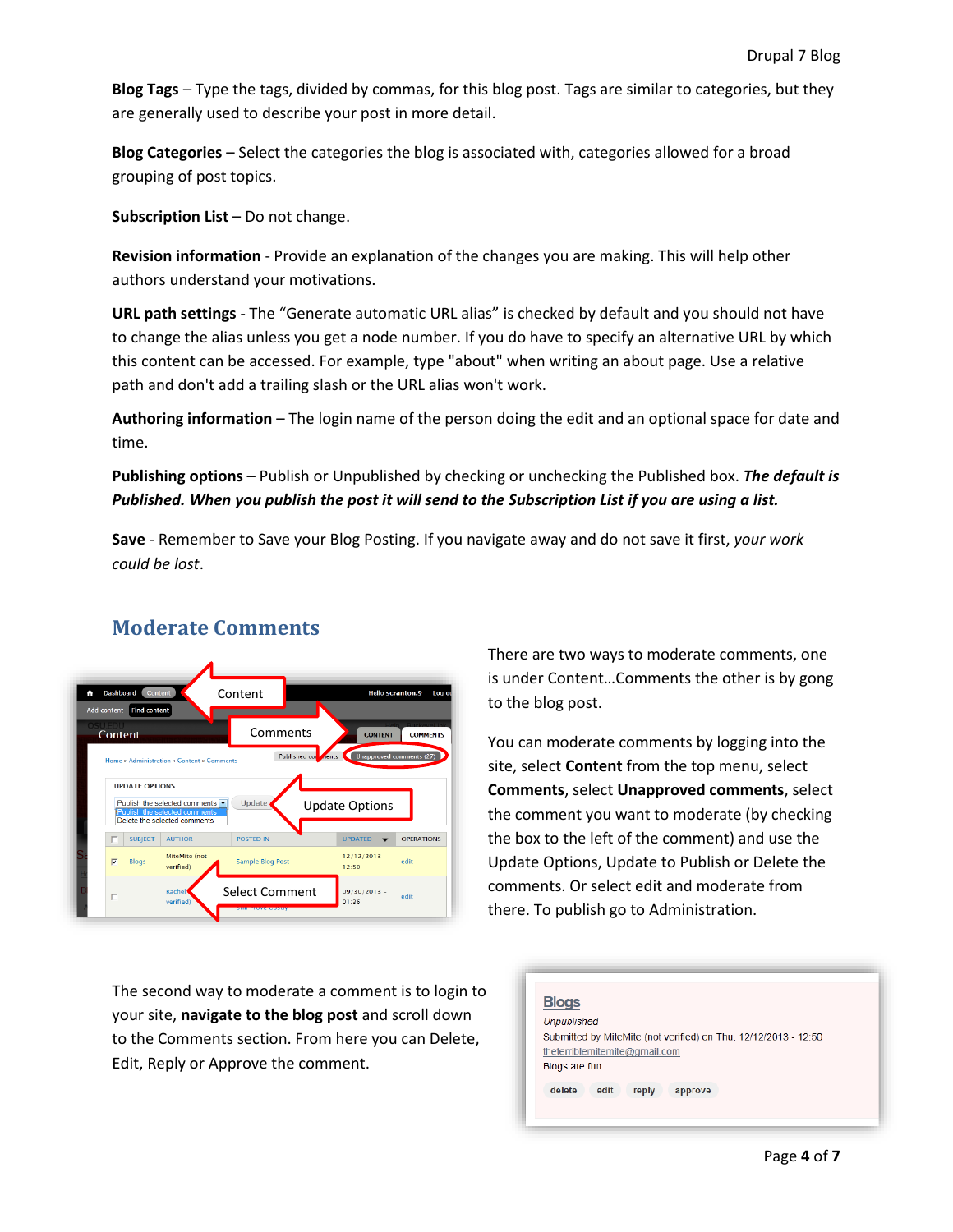# **Categories and Tags**

To edit, delete or add categories and/or tags, login your site, select Structure, select Taxonomy.

| Α | Dashboard<br>Configuration<br>Help<br>Content<br>Structure<br>Structure                |           |
|---|----------------------------------------------------------------------------------------|-----------|
|   | Add content Find content                                                               |           |
|   |                                                                                        | Help Buck |
|   | <b>Structure</b>                                                                       |           |
|   |                                                                                        |           |
|   | <b>Home » Administration</b>                                                           |           |
|   | <b>Menus</b>                                                                           |           |
|   | Add new menus to your site, edit existing menus, and rename and reorganize menu links. |           |
|   | <b>Taxonomy</b><br>Taxonomy                                                            |           |

| <b>VOCABULARY NAME</b>      | <b>OPERATIONS</b> |                    | <b>The Commission Commission</b><br>------ |
|-----------------------------|-------------------|--------------------|--------------------------------------------|
| <b>Blog Categories</b><br>↔ | edit vocabulary   | list terms         | Categories                                 |
| <b>Blog Tags</b><br>$+1$    | edit vocabulary   | list terms<br>Tags | add terms                                  |

From the Taxonomy menu select Blog Categories…list terms or Blog Tags…list terms to get a list of all the categories or tags currently in use.

| + Add term                                   |            |                   |                  |
|----------------------------------------------|------------|-------------------|------------------|
|                                              |            |                   | Show row weights |
| <b>NAME</b>                                  |            | <b>OPERATIONS</b> |                  |
| <b>Animals</b><br>÷                          | Categories | edit              |                  |
| Biotechnology<br>$\ddot{\pm}$                |            | edit              | Edit             |
| <b>Business and Financial</b><br>÷           |            | edit              |                  |
| <b>Conservation Programs</b><br>$\ddot{\pm}$ |            | edit              |                  |
| ÷<br>Contracts                               |            | edit              |                  |
| <b>Crop Issues</b><br>÷                      |            | edit              |                  |
| Environmental<br>÷                           |            | edit              |                  |
| <b>Estate Planning</b><br>÷                  |            | edit              |                  |
| Food<br>÷                                    |            | edit              |                  |
| Labor<br>$\ddot{\div}$                       |            | edit              |                  |
| <b>Legal Education</b><br>÷                  |            | edit              |                  |
| Oil and Gas<br>÷                             |            | edit              |                  |
| Property<br>÷                                |            | edit              |                  |
| <b>Renewable Energy</b><br>$\ddot{\div}$     |            | edit              |                  |
| <b>Roadway Laws</b><br>⊕                     |            | edit              |                  |
| ÷<br>Tax                                     |            | edit              |                  |
| Uncategorized<br>÷                           |            | edit              |                  |
| Zoning<br>÷                                  |            | edit              |                  |

From the Blog Categories or Blog Tags list you can edit or delete a Blog Category or Blog Tag. Select Edit for the Category or Tag and use the form to make corrections or delete the selection. *Be sure to Save your work and Save the list page or your changes will not be made.*